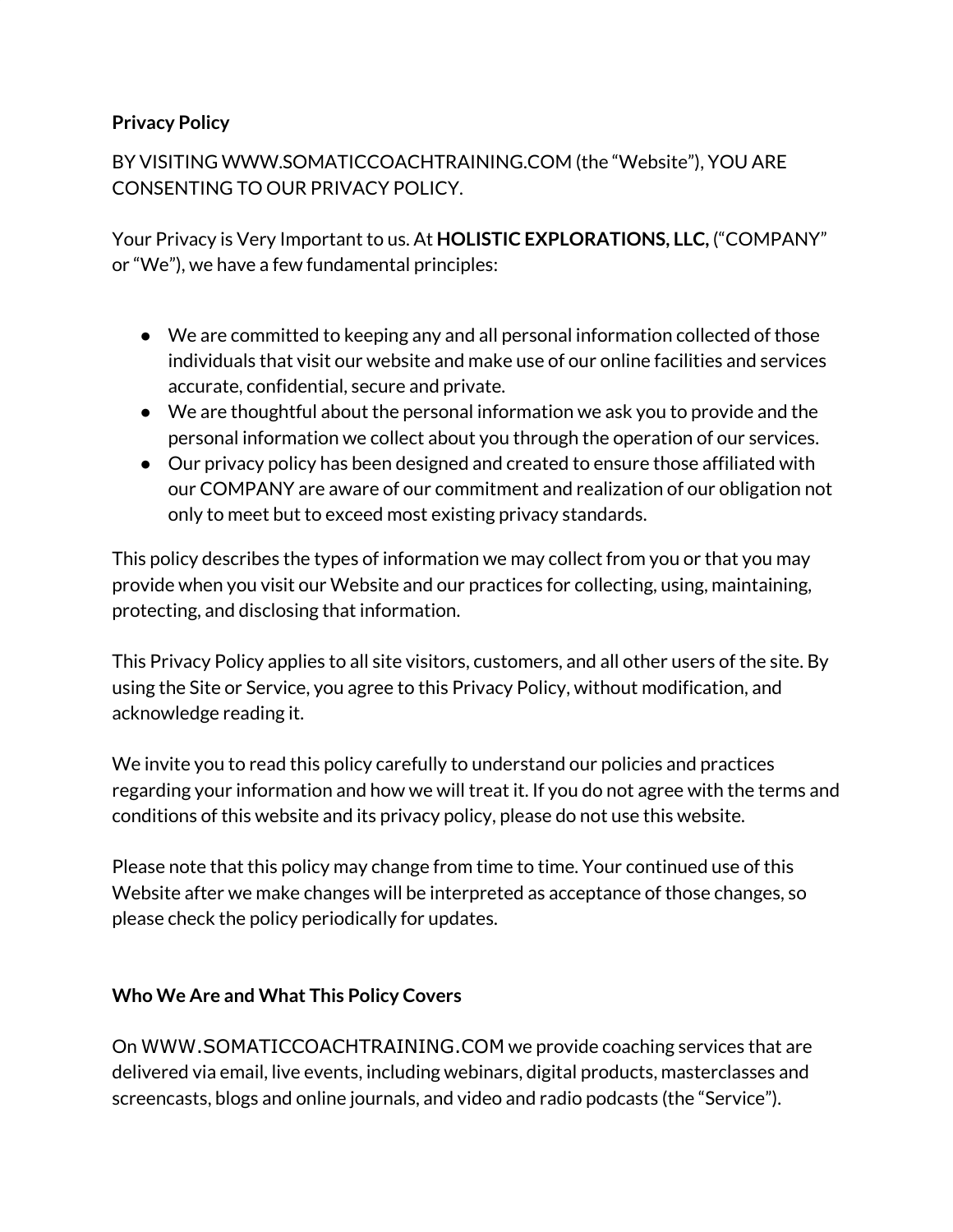## **This Privacy Policy applies to information that we collect about you when you use:**

- Our website(s);
- Our other products and services that are available on or through our website (including affiliate links, handouts, e-books, videos, and audio downloads); and
- Other users' websites that use our Services, while you are logged into your account with us or using this website.

### **Information You Provide to Us**

The type and amount of information we collect from you depends on a variety of factors. Here are some examples of what we collect:

- *Account, Transaction and Billing Information:* When voluntarily provided, we collect: your name, postal address, e-mail address, telephone number, billing and/or credit card information, and any other information Website collects that is defined as personal or personally identifiable information under an applicable law ("personal information"), which may be used when you purchase products and/or services. Your personal information may also be used to deliver the services you have requested.)
- *Information from your browser or device.* The Site collects information that is sent to us automatically by your web browser or mobile device. This information typically includes your IP address, the name of your operating system, the name and version of your browser, the date and time of your visit, and the pages you visit. The information we receive may depend on your browser or device settings. The information we receive from your web browser and device typically is not, in and of itself, personally identifiable. However, we may combine it with other information in an attempt to identify you or we may combine it with information that does identify you.
- *Surveys and Contests:* In addition, this site shall only collect personal information that you knowingly and willingly provide by way of surveys, completed membership forms, and e-mails. It is the intent of this site to use personal information only for the purpose for which it was requested and any additional uses specifically provided on this site. Contact information will be used to notify the winners and award prizes. Survey information will be used for purposes of monitoring or improving the use and satisfaction of this site.

#### **Why** do we collect this information?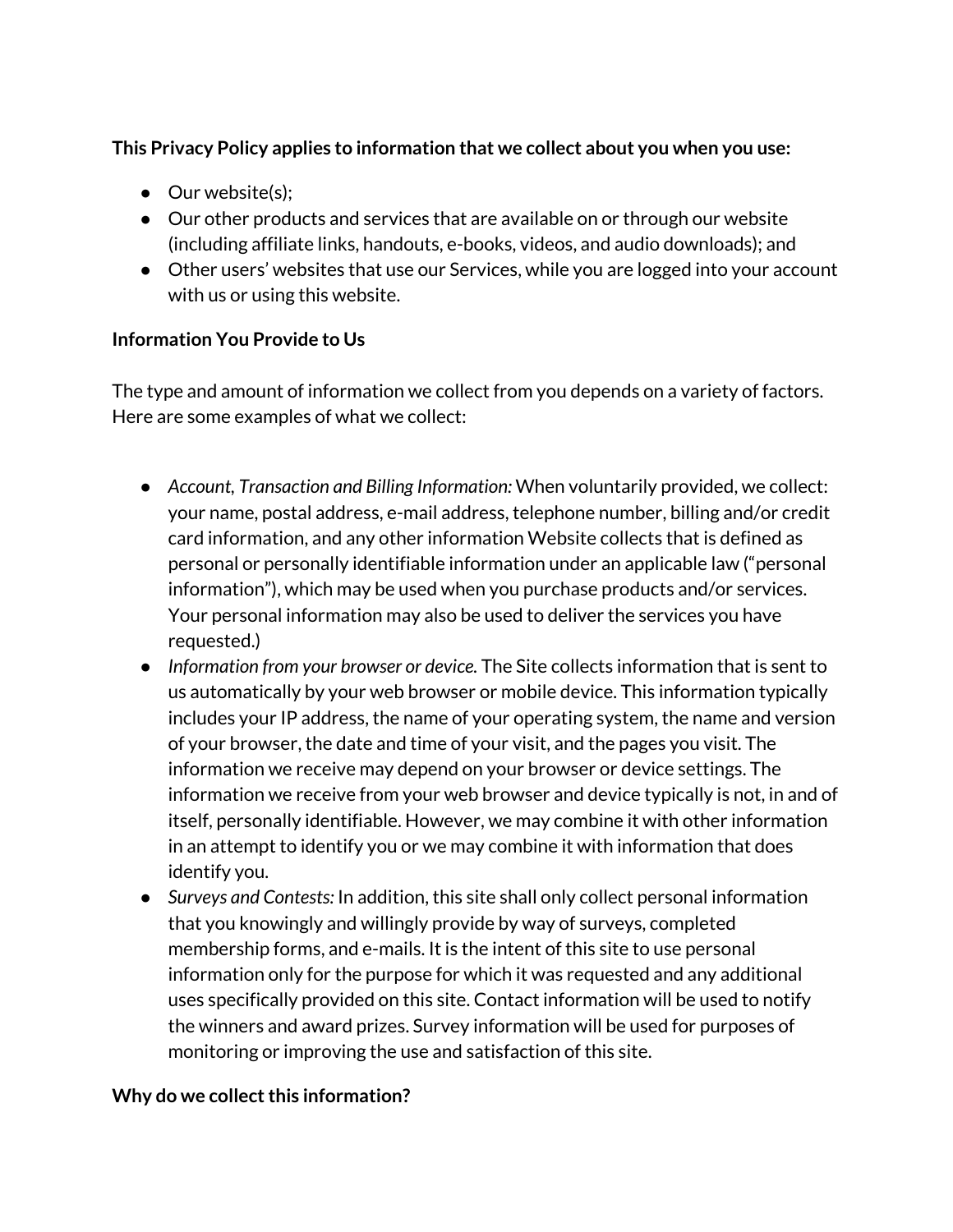The information we collect automatically is statistical data and may include personal information or we may maintain it or associate it with personal information we collect in other ways or receive from third parties. It helps us to improve our Website and to deliver a more personalized service, by enabling us to:

- Estimate our audience size and usage patterns.
- Store information about your preferences, allowing us to customize our Website according to your individual interests.
- Speed up your searches.
- Recognize you when you return to our Website.

The technologies we use for this automatic data collection may include:

- **Cookies (or browser cookies).** A cookie is a small file placed on the hard drive of your computer. You may refuse to accept browser cookies by activating the appropriate setting on your browser. However, if you select this setting you may be unable to access certain parts of our Website. Unless you have adjusted your browser setting so that it will refuse cookies, our system will issue cookies when you direct your browser to our Website. The Site does not respond to Do Not Track signals sent by your browser.
- **Web Beacons.** Pages of our Website and our e-mails may contain small electronic files known as web beacons (also referred to as clear gifs, pixel tags, and single-pixel gifs) that permit the Company, for example, to count users who have visited those pages or opened an e-mail and for other related website statistics (for example, recording the popularity of certain website content and verifying system and server integrity).

## **How do we use this information?**

COMPANY may collect and may make use of personal information to assist in the operation of our website and to ensure delivery of the services you need and request. At times, we may find it necessary to use personal information as a means to keep you informed of other possible products and/or services that may be available to you from WWW.SOMATICCOACHTRAINING.COM.

COMPANY may also be in contact with you with regards to completing surveys and/or research questionnaires related to your opinion of current or potential future services that may be offered.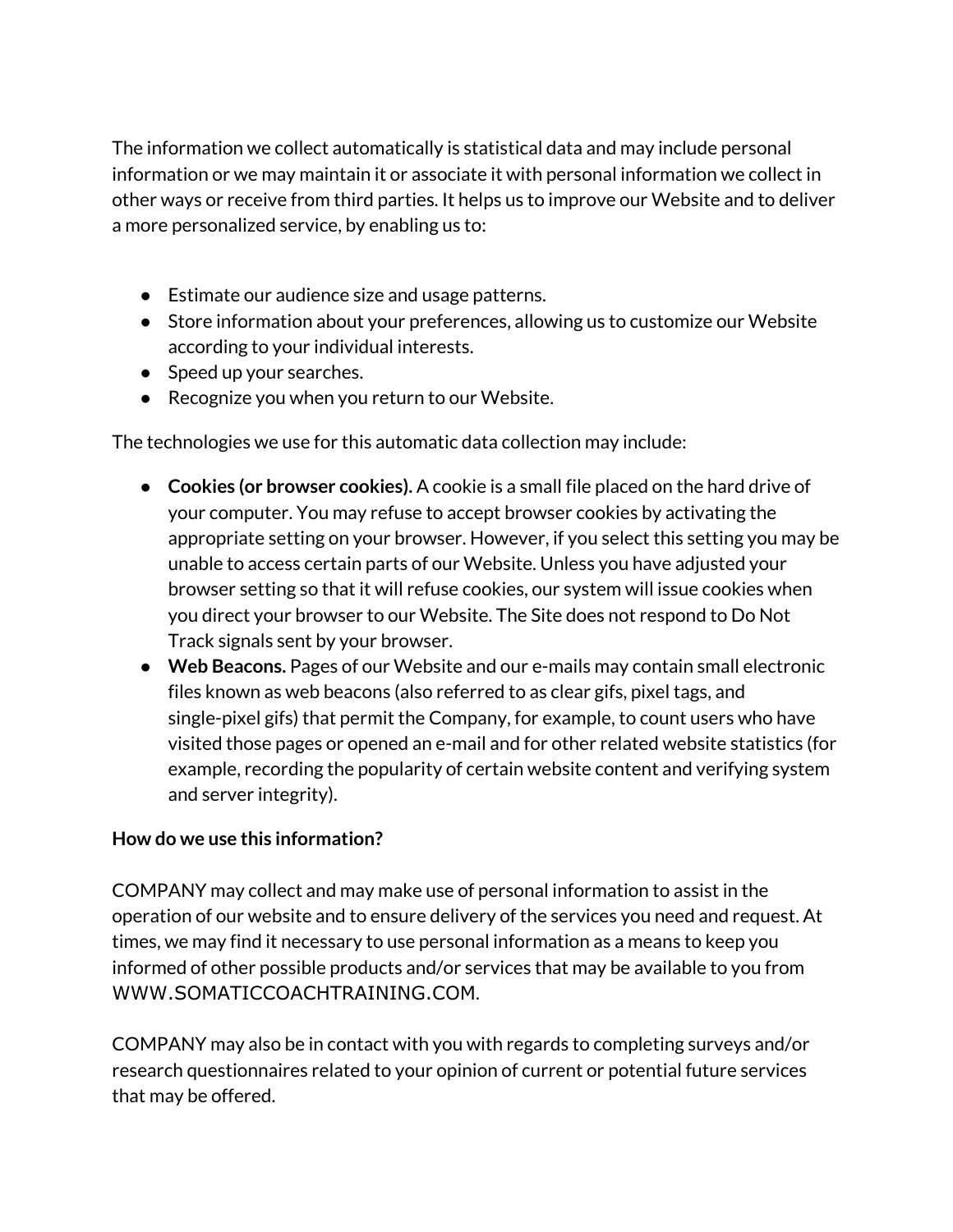COMPANY does not now, nor will it in the future, sell, rent or lease any of our customer lists and/or names to any third parties.

COMPANY may deem it necessary to follow websites and/or pages that our users may frequent in an effort to gleam what types of services and/or products may be the most popular to customers or the general public.

# **Your Comments and Other User Contributions**

You also may provide information to be published or displayed (hereinafter,"posted") on public areas of the Website or transmitted to other users of the Website or third parties (collectively,"User Contributions"). Your User Contributions are posted on and transmitted to others at your own risk. Please be aware that no security measures are perfect or impenetrable. Additionally, we cannot control the actions of other users of the Website with whom you may choose to share your User Contributions. Therefore, we cannot and do not guarantee that your User Contributions will not be viewed by unauthorized persons.

# **Intellectual Property Rights**

The information contained in this site, including, but not limited to, Digital Paper Designs, Templates, Blog Posts, Illustrations, Info-graphics, Photographs, Videos, Logos, Opinion-Based Content, Guides, Tutorials, text and any other forms of artistic expression (collectively known as "intellectual property") are the sole property of COMPANY. No unauthorized use is allowed of COMPANY'S intellectual property. COMPANY'S intellectual property is subject, but not limited to, The Lanham Act (also known as the Trademark Act of 1946), The Copyright Act of 1976, and intellectual property common law.

COMPANY intellectual property cannot be used without the express written consent from COMPANY.

Please contact HELLO@SOMATICCOACHTRAINING.COM if you would like to license or feature COMPANY'S intellectual property.

## **Children Under the Age of 13**

Our website is not intended for children under 13 years of age. Our Company does not knowingly collect personal identifiable information from children under the age of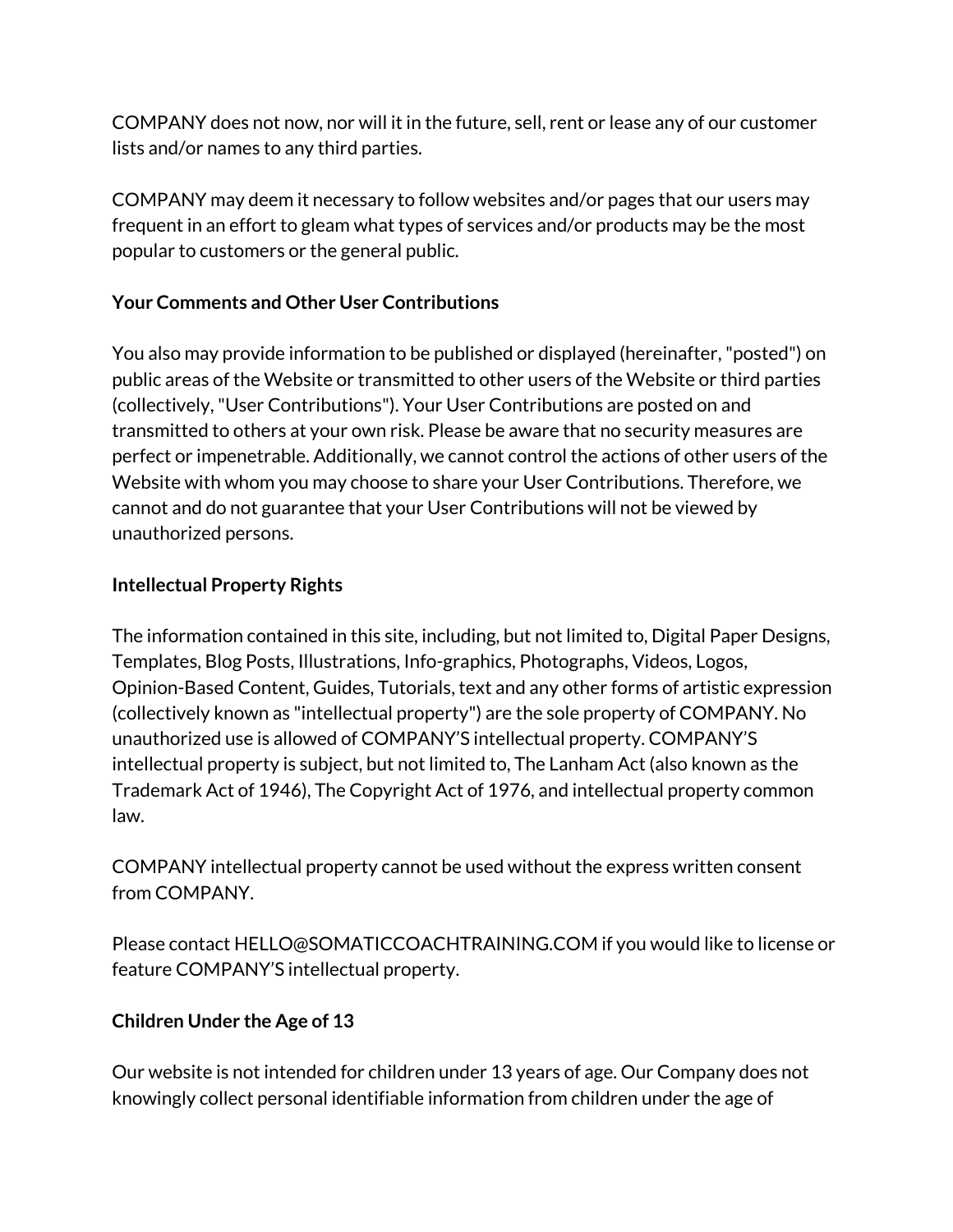thirteen (13) without verifiable parental consent. If it is determined that such information has been inadvertently collected on anyone under the age of thirteen (13), we shall immediately take the necessary steps to ensure that such information is deleted from our system's database. Anyone under the age of thirteen (13) must seek and obtain parent or guardian permission to use this website. If you believe we might have any information from or about children under thirteen (13), please contact us at: HELLO@SOMATICCOACHTRAINING.COM

# **Unsubscribe or Opt-Out**

All users and/or visitors to our website have the option to discontinue receiving communication from us and/or reserve the right to discontinue receiving communications by way of e-mail or newsletters. To discontinue or unsubscribe to our website please send an e-mail that you wish to unsubscribe to HELLO@SOMATICCOACHTRAINING.COM**.** If you wish to unsubscribe or opt-out from any third-party websites, you must go to that specific website to unsubscribe and/or opt-out.

# **Third Party Links**

Our website does contain links to affiliate and other websites. COMPANY does not claim nor accept responsibility for any privacy policies, practices and/or procedures of other such websites. Therefore, we encourage all users and visitors to be aware when they leave our website and to read the privacy statements of each and every website that collects personally identifiable information. This Privacy Policy applies only and solely to the information collected by our website.

## **Your California Privacy Rights**

California Civil Code Section § 1798.83 permits users of our Website that are California residents to request certain information regarding our disclosure of personal information to third parties for their direct marketing purposes. To make such a request, please send an e-mail to HELLO@SOMATICCOACHTRAINING.COM or write us at: ATTN: HOLISTIC EXPLORATIONS, LLC, 6416 TRACTON CT, AUSTIN, TX 78739

## **Data Security**

We have implemented measures designed to secure your personal information from accidental loss and from unauthorized access, use, alteration, and disclosure. All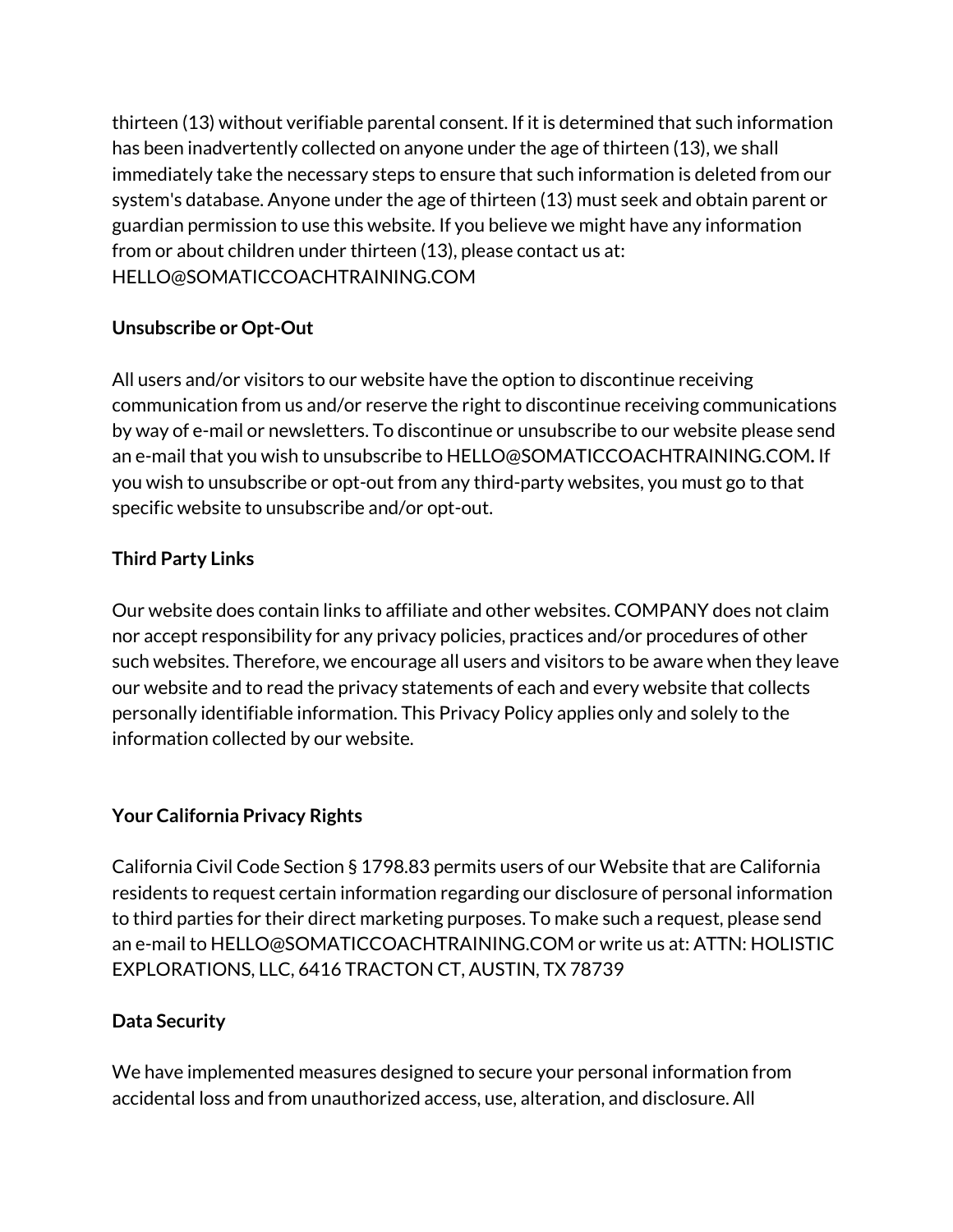information you provide to us is stored on our secure servers behind firewalls. Any payment transactions will be encrypted using SSL technology.

The safety and security of your information also depends on you. Where we have given you (or where you have chosen) a password for access to certain parts of our Website, you are responsible for keeping this password confidential. We ask you not to share your password with anyone. We urge you to be careful about giving out information in public areas of the Website like message boards or blog comment areas. The information you share in public areas may be viewed by any user of the Website.

Unfortunately, the transmission of information via the internet is not completely secure. Although we do our best to protect your personal information, we cannot guarantee the security of your personal information transmitted to our Website. Any transmission of personal information is at your own risk. We are not responsible for circumvention of any privacy settings or security measures contained on the Website.

## **Financial Information**

Through this website we may sell products and services. In order to purchase our products and services you will be asked to provide financial information. Typically this information will be collected by a third-party provider. In the event that the information is collected by us, we will not disclose your financial information to anyone unless required to do so by court order.

## **Transfer of Customer Information**

Company customer lists and information are considered business assets and as such, in the event that we merge with another entity or if we sell our assets to another entity, our business assets, including our customer lists and information, would be transferred to that entity.

## **Testimonials**

The Site may display personal testimonials of yours from time to time received via email or as otherwise received from you by the Site. If you would like the Site to remove your testimonial or customer review at any time, please simply contact us at the information included within this Policy., and we will promptly do so.

#### **Governing Law**